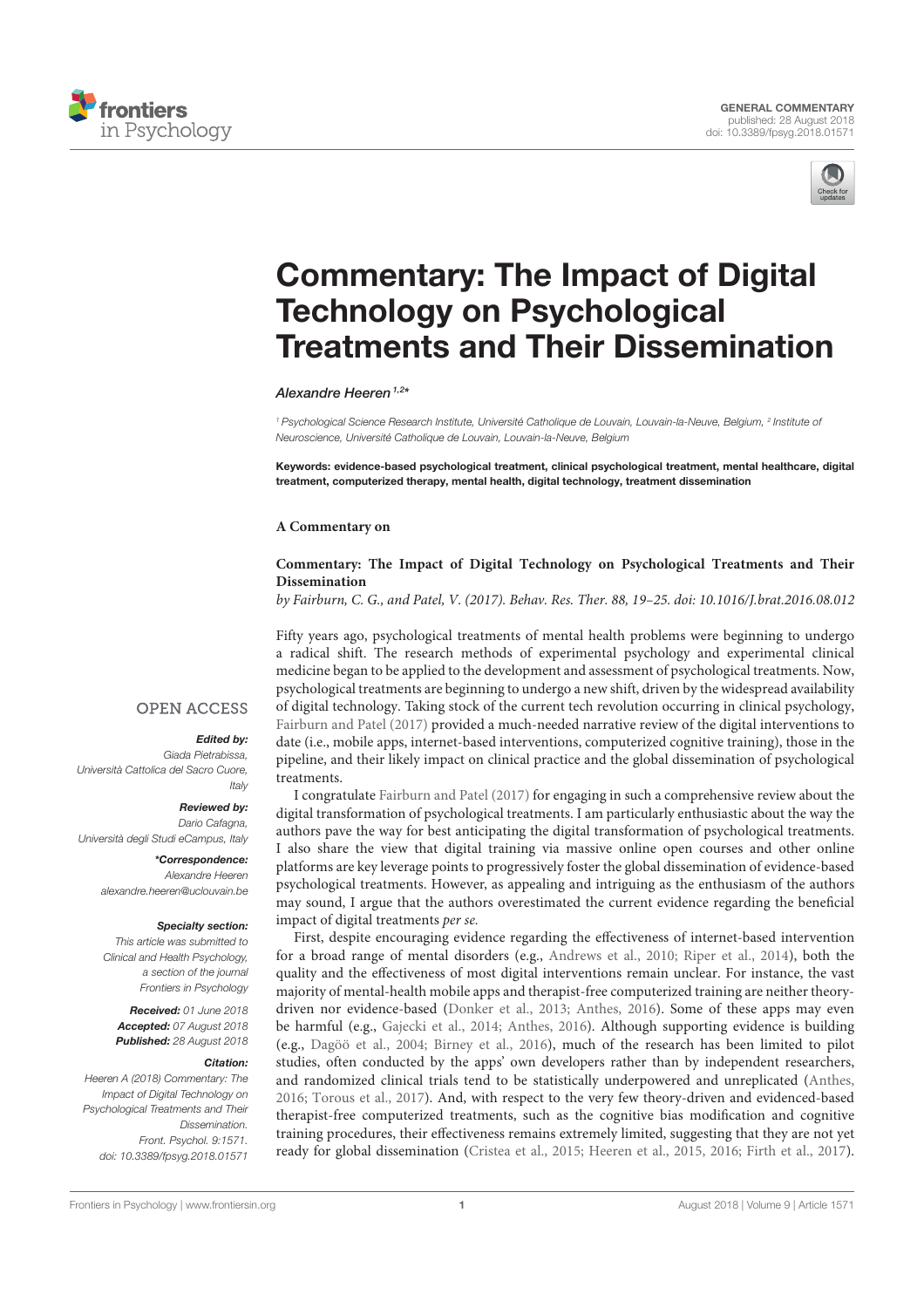Given the pace at which digital mental-health companies are blooming and mobile apps are being released on app stores, theoretically grounded and methodologically robust research studies evaluating their efficacy and safety are promptly needed before endorsing their dissemination. Features like doubleblinding, adequate randomization, appropriate sample sizes, and reproducibility by independent researchers that have been long been required in the testing of new treatments (e.g., Moher et al., 1998, 2009; Yordanov et al., 2015) are only now starting to find their way into the research on the digital treatment. As such, in contrast to Fairburn and Patel (2017) who strongly advocate for the global dissemination of those new treatments, I believe that both clinical scientists and digital mental-health companies should first improve the methodological quality of the research related to those new treatments.

Second, beyond research quality, another critical point to consider relates to the treatment adherence. Indeed, dropout rates are significantly higher for digital treatments<sup>1</sup> than usual face-to-face ones (e.g., Christensen et al., 2009; Kelders et al., 2012; van Ballegooijen et al., 2014). As such, it raises questions about adherence to digital treatments. Although it is unknown whether these patients dropped-out as a result of the intervention or because they get worse and cannot be followed-up (Holmes et al., 2018; Karyotaki et al., 2018), nonadherence constitutes a significant barrier that should imperatively be considered before promoting the global dissemination of digital treatments, especially given the existence of a strong link between treatment adherence and outcomes (e.g., Kane, 2007; Donkin et al., 2011). Of critical importance, nonadherence increases risk for chronification and development of subsequent health problems (e.g., Martin et al., 2005). In this way, nonadherence also carries a huge economic burden, with yearly expenditures resulting from nonadherence estimated to be in the hundreds of billions of US dollars (e.g., Martin et al., 2005; Cutler et al., 2018). Although nonadherence can take many forms (e.g., misunderstanding of

## **REFERENCES**

- Andrews, G., Cuijpers, P., Craske, M. G., McEvoy, P., and Titov, N. (2010). Computer therapy for the anxiety and depressive disorders is effective, acceptable and practical health care: a meta-analysis. PLoS ONE 5:e13196. doi: 10.1371/journal.pone.0013196
- Anthes, E. (2016). Mental health: there's an app for that. Nature 532, 20–23. doi: 10.1038/532020a
- Berger, T. (2017). The therapeutic alliance in Internet interventions: a narrative review and suggestions for future research. Psychother. Res. 27, 511–524. doi: 10.1080/10503307.2015.1119908
- Birney, A. J., Gunn, R., Russell, J. K., and Ary, D. V. (2016). MoodHacker mobile web app with email for adults to self-manage mild-to-moderate depression: randomized controlled trial. JMIR Ment. Health 4:e8. doi: 10.2196/mhealth.4231
- Christensen, H., Griffiths, K. M., and Farrer, L. (2009). Adherence in internet interventions for anxiety and depression: systematic review. J. Med. Internet Res. 11:e13. doi: 10.2196/jmir.1194

the instructions, oversight, or complete ignorance of the program; Martin et al., 2005), one common explanation for the nonadherence to digital treatments focuses on the absence of therapeutic alliance (e.g., Sucala et al., 2012; Strand et al., 2017). Although positive therapeutic alliance can be established when interactions with a professional via e-mail, chat technology, or video are included in the digital treatments (e.g.,Mohr et al., 2011; Berger, 2017), much of the digital interventions available on the market are completely free from such interactions. In contrast to Fairburn and Patel (2017) who advocate to focus on global dissemination, I am thus encouraging to first focus on treatment adherence rather than global dissemination. Particularly, efforts should be made to develop sound theoretical and empirical frameworks on the development of treatment adherence for digital treatments (Mohr et al., 2011). Yet uncertainty remains about the optimal way to maximize treatment adherence in therapist-free digital treatments.

Altogether, although I agree with Fairburn and Patel (2017) that an audit of the impact of digital technology on psychological treatments and their dissemination is timely, I call for a reconsideration of their enthusiasm regarding the current evidence associated with the efficacy of digital treatments. For all the aforementioned points, I think that it is urgently critical to first foster the improvement of both the research quality and treatment adherence regarding those new digital treatments before advocating for their global dissemination.

# AUTHOR CONTRIBUTIONS

The author confirms being the sole contributor of this work and approved it for publication.

## ACKNOWLEDGMENTS

AH is funded by the Belgian Fund for Scientific Research (FRS-FNRS, Belgium). This foundation did not exert any editorial direction or censorship on any part of this manuscript.

- Cristea, I. A., Kok, R. N., and Cuijpers, P. (2015). The efficacy of cognitive bias modification interventions in anxiety and depression: a meta-analysis. Br. J. Psychiatry 206, 7–16. doi: 10.1192/bjp.bp.114.146761
- Cutler, R. L., Fernandez-Llimos, F., Frommer, M., Benrimoj, C., and Garcia-Cardenas, V. (2018). Economic impact of medication nonadherence by disease groups: a systematic review. BMJ Open 8:e016982. doi: 10.1136/bmjopen-2017-016982
- Dagöö, J., Asplund, R. P., Bsenko, H. A., Hjerling, S., Holmberg, A., Westh, S., et al. (2004). Cognitive behavior therapy versus interpersonal psychotherapy for social anxiety disorder delivered via smartphone and computer: a randomized controlled trial. J. Anxiety Disord. 28, 410–417. doi: 10.1016/j.janxdis.2014.02.003
- Donker, T., Petrie, K., Proudfoot, J., Clarke, J., Birch, M.-R., and Christensen, H. (2013). Smartphones for smarter delivery of mental health programs: a systematic review. J. Med. Internet Res. 15:e247. doi: 10.2196/jmir.2791
- Donkin, L., Christensen, H., Naismith, S. L., Neal, B., Hickie, I. B., and Glozier, N. (2011). A systematic review of the impact of adherence on the effectiveness of e-therapies. J. Med. Internet Res. 13:e52. doi: 10.2196/jmir.1772

<sup>&</sup>lt;sup>1</sup>Note that most of these studies focused on internet-based interventions and that there is almost no evidence regarding other types of digital treatments.

Frontiers in Psychology | www.frontiersin.org 2 2 August 2018 | Volume 9 | Article 1571